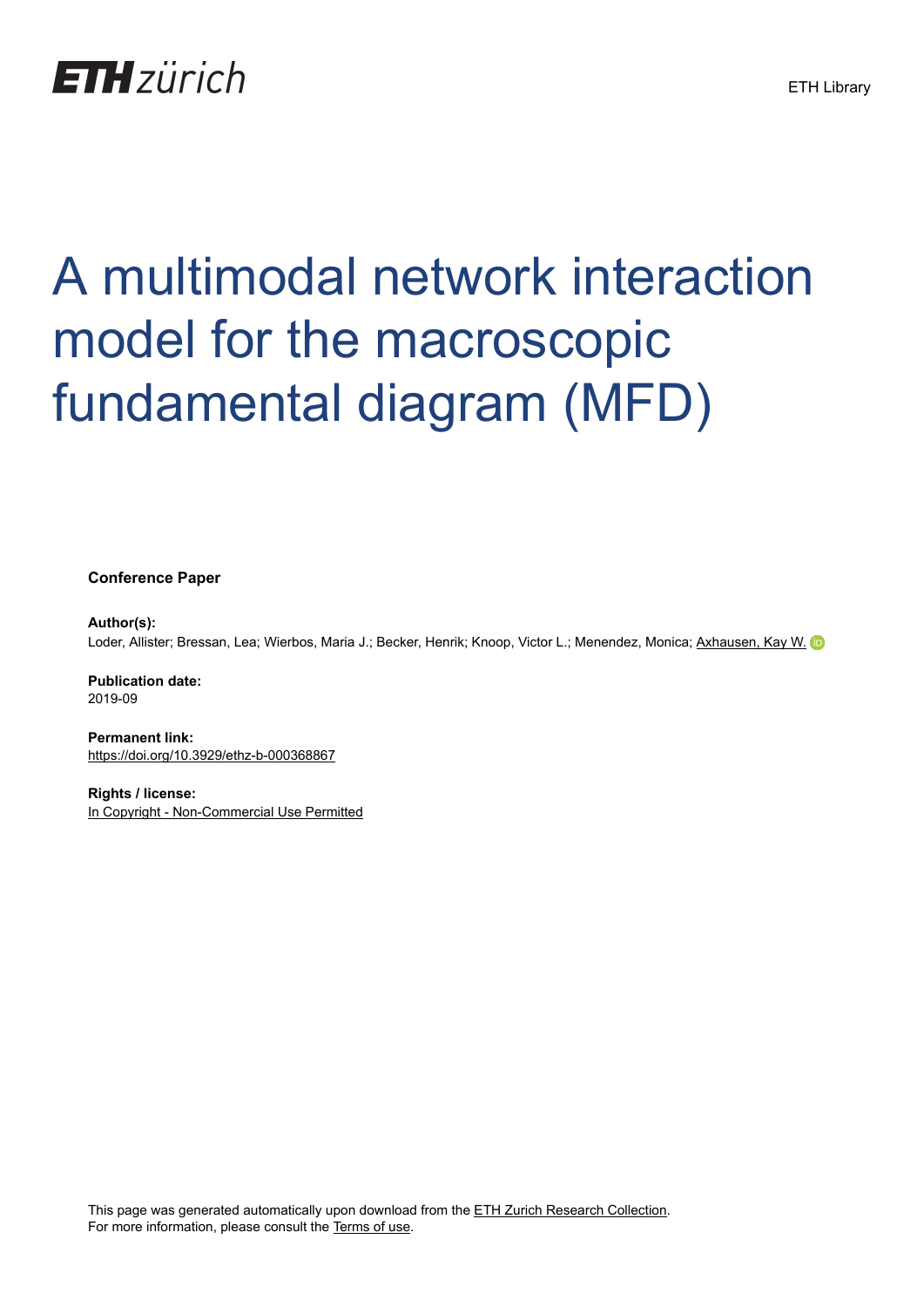### A multimodal network interaction model for the macroscopic fundamental diagram (MFD)

Allister Loder<sup>a,∗</sup>, Lea Bressan<sup>a</sup>, Maria J. Wierbos<sup>b</sup>, Henrik Becker<sup>a</sup>, Victor L. Knoop<sup>b</sup>, Monica Menendez<sup>c,d,a</sup>, Kay W. Axhausen<sup>a</sup>

a Institute for Transport Planning and Systems, ETH Zurich, Switzerland

 $b$  Transport  $b$  Planning, Faculty of Civil Engineering and Geosciences, TU Delft  $c$ Division of Engineering, NYU Abu Dhabi  $d$ Tandon School of Engineering, NYU

Keywords: macroscopic fundamental diagram (MFD), two-fluid model, bicycle, bus, congestion, urban transportation

#### 1. The problem

Urban transportation is complex due to interactions of many road users with many different transportation modes, e.g. cars, bicycles, buses, taxis, pedestrians etc. In general, the mere existence of any road user in the network imposes negative externalities to all other users leading to delayed journeys. Thus, which allocation of time and space resources to transportation modes is optimal for a city? This classic question has frequently been asked and answered in many ways, but, so far, no comprehensive methodology exists that quantifies the multimodal interactions at the network level. However, the macroscopic fundamental diagram (MFD) offers a novel approach for understanding network-wide traffic [\(Daganzo, 2007;](#page-6-0) [Daganzo and Geroliminis,](#page-6-1) [2008\)](#page-6-1). Some studies have already investigated interactions between cars and buses [\(Geroliminis et al., 2014;](#page-6-2) [Loder et al., 2017;](#page-7-0) [Castrillon and Laval, 2018\)](#page-6-3), and cars and pedestrians [\(Daganzo and Knoop, 2016\)](#page-6-4).

In this paper, we propose a novel and general methodology to describe analytically the effects of local and microscopic disturbances in multimodal traffic, e.g. cars, buses, bicycles, on the overall performance of urban networks. We use a recently formulated functional form for the MFD (Ambühl et al., 2018) in conjunction with the two-fluid theory of town traffic by [Herman and Prigogine \(1979\)](#page-6-6) to link additional delays for cars generated by such disturbances to the MFD shape.

We organize this paper as follows. Section [2](#page-2-0) introduces to the mechanism to link the delays caused by the interaction between modes to the MFD. Thereafter, we introduce to our idea of formulating the analytical delay functions in Section [3.](#page-5-0) In the full paper, we provide the full analytical delay functions and illustrate how optimal mode shares given network topology and demand can be derived with this proposed model.

<sup>∗</sup>Corresponding author

Phone:  $+41$  /(0) $44-633-6258$ E-mail address: allister.loder@ivt.baug.ethz.ch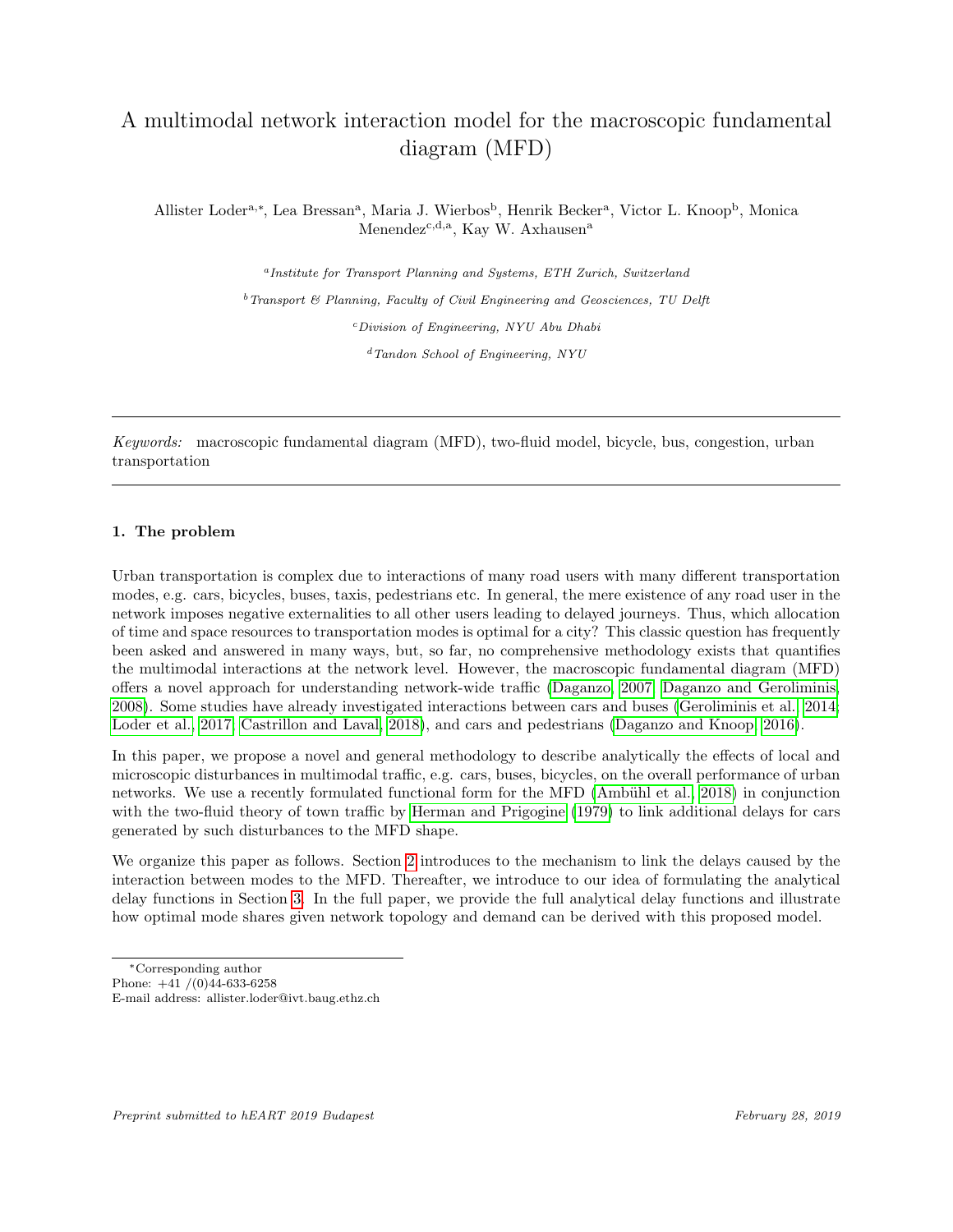<span id="page-2-2"></span>

(a) Illustration of the  $\lambda^0$  parameter. (b) Illustration of the two-fluid parameter.

Figure 1: Fundamental relationships of urban-scale traffic.

#### <span id="page-2-0"></span>2. Methodology

The presented multimodal network interaction model uses the following notation. The model generally applies to the interaction of m modes, but here we focus on cars (subscript c), buses (subscript b), and bicycles (subscript v, for velo - french bicycle). We define that  $\bf{k}$  is the three-dimensional state vector of the system with elements car density,  $k_a$ , bus density,  $k_b$ , and bicycle density,  $k_v$ . Each mode has a well-defined corridor macroscopic fundamental diagram (MFD). Generally, the MFD is a lower envelope to all possible states in the relationships between network's average flow,  $q$ , and density, k [\(Daganzo, 2007;](#page-6-0) [Daganzo and](#page-6-1) [Geroliminis, 2008\)](#page-6-1). Originally defined for car traffic only, we simply transfer the idea to buses and bicycles as the three modes basically only differ in propulsion and some operational characteristics, e.g. speeds, passenger occupancy, vehicle size. We denote this lower envelope as the upper MFD (uMFD) that is known a priori (Ambühl et al., 2018; [Daganzo et al., 2017\)](#page-6-7). All observed traffic states will always be located below this uMFD due to traffic heterogeneity (e.g. [Mazloumian et al., 2010;](#page-7-1) [Geroliminis and Sun, 2011;](#page-6-8) [Gayah and](#page-6-9) [Daganzo, 2011;](#page-6-9) [Daganzo et al., 2011\)](#page-6-10) and network dynamics (e.g. [Mariotte et al., 2017\)](#page-7-2). Here, we use a functional form for the MFD proposed by Ambühl et al. (2018) that captures in particular the gap between the a priori known uMFD and the observed MFD with just a single parameter,  $\lambda^0$ . This parameter can be seen as a quantification of network homogeneity or the between-vehicle interactions. Eqn. [1](#page-2-1) shows this functional form for a trapezoidal uMFD. Such uMFD has been used, for example, by [Daganzo et al. \(2017\)](#page-6-7). For the reader's convenience we omit the subscript  $m$  for the mode as it appears at every item.

$$
q(k) = -\lambda^{0} \ln \left( \exp \left( -\frac{v^{f}k}{\lambda^{0}} \right) + \exp \left( -\frac{Q}{\lambda^{0}} \right) + \exp \left( -\frac{(\kappa - k) w}{\lambda^{0}} \right) \right)
$$
(1)

<span id="page-2-1"></span>Here,  $v^f$  is the free flow speed in the network, Q is the network's capacity as defined by the most constraining intersection [\(Daganzo and Geroliminis, 2008\)](#page-6-1),  $\kappa$  is the jam spacing in the network, and w the backward wave speed. Arguably, each mode  $m$  has its characteristic values. In Figure [1a](#page-2-2) we illustrate the behavior of this MFD function for different values of  $\lambda^0$  in comparison with the uMFD as defined by the minimum operator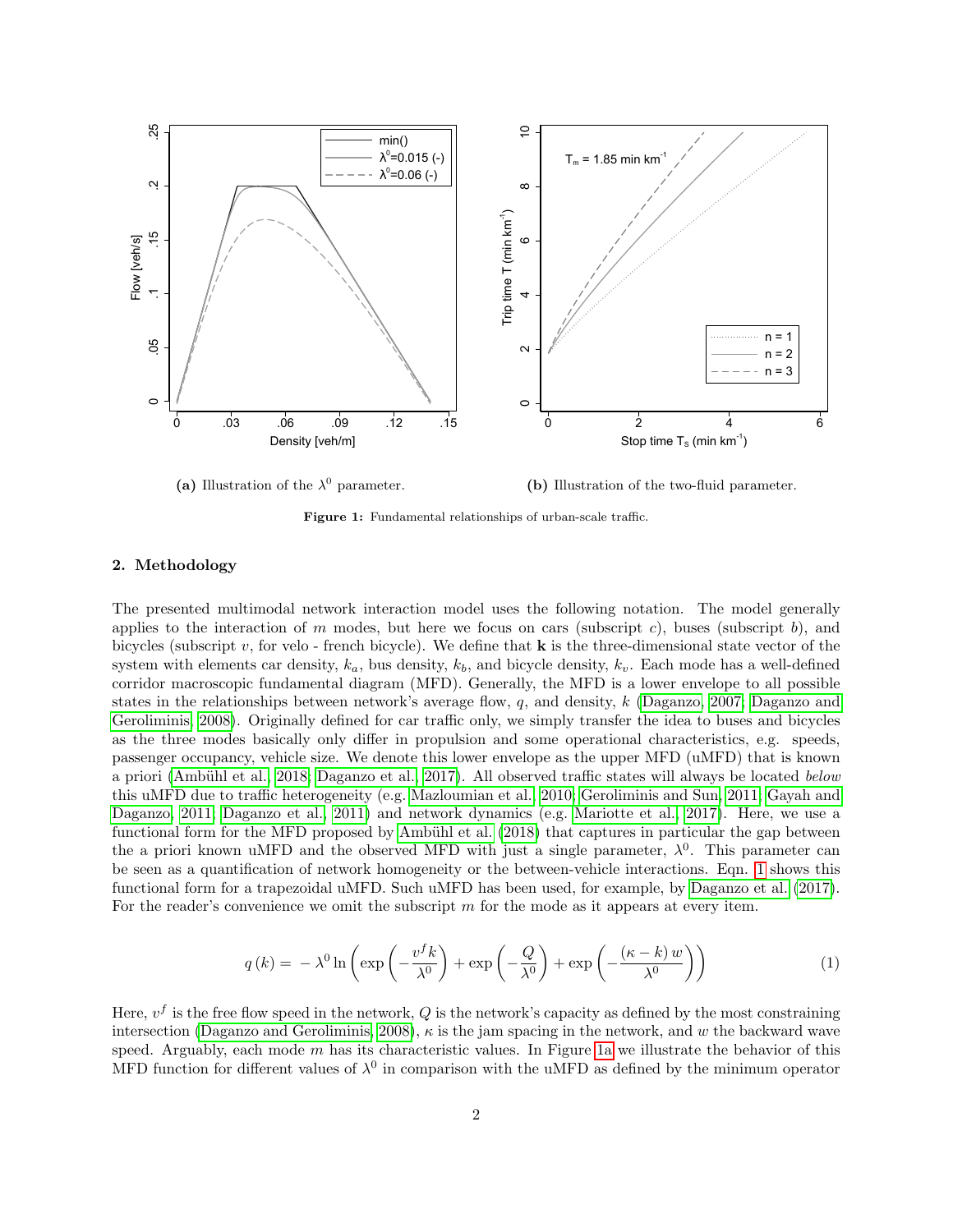with the trapezoidal shape (Eqn. [1\)](#page-2-1). With  $\lambda^0$  approaching zero, the resulting curve approaches the uMFD, in this case the trapezoidal shape. When  $\lambda^0$  increases, the curve moves further down but still describes the familiar MFD shape.

We also define the total travel time per kilometer  $T_m$  of mode m. It consists of two parts as given by Eqn. [2.](#page-3-0) The first term,  $T_m^0(k_m)$ , denotes the homogeneous travel time of mode m given its current accumulation levels,  $k_m$ , without any interactions with other modes. The second term,  $\Gamma_m(\mathbf{k})$ , describes the additional delays caused by the interactions of modes among each other on mode m. In other words, the homogeneous travel time of m is given by each modes' own MFD, while the delays  $\Gamma_m$  jointly depend on all modes' accumulations.

$$
T_m(\mathbf{k}) = T_m^0(k_m) + \Gamma_m(\mathbf{k})
$$
\n(2)

<span id="page-3-0"></span>To then obtain each modes' MFD capturing the interaction effects, we must update with the travel times from Eqn. [2](#page-3-0) each modes' MFD in Eqn. [1.](#page-2-1) In other words, we want to find  $\mu(\mathbf{k})$  as defined in Eqn. [3,](#page-3-1) that augments  $\lambda^0$  due to the interactions between modes to  $\check{\lambda}$  at a given state vector **k**. Here,  $\mu$  (**k**) is a function with  $\mathbb{R}^m \to \mathbb{R}$ . The model proposed in this paper allows to calculate  $\mu(\mathbf{k})$ , allowing to calculate either  $\check{\lambda}$  or  $\lambda^0$  if one of the latter two values is measured.

$$
\breve{\lambda} = \lambda^0 + \mu(\mathbf{k}) \tag{3}
$$

<span id="page-3-2"></span><span id="page-3-1"></span>We establish the link between delays  $\Gamma$  and  $\lambda$  with the well-established two-fluid theory of urban traffic [\(Herman and Prigogine, 1979\)](#page-6-6). The two-fluid theory of urban traffic is analogous to the Bose-Einstein condensation of particles at low temperatures. In this theory, traffic is considered as consisting of running vehicles (subscript r) and stopped vehicles (subscript s), where the running speed of vehicles  $v_r$  is related to the fraction of running vehicles  $f_r$  by Eqn. [4](#page-3-2) and by definition Eqn. [5.](#page-3-3) Here, n is a network-wide constant and assumed to result from driving behavior, network topology and signal settings, and  $v<sup>f</sup>$  is the free-flow speed. As in case of using the MFD idea for all modes, we use also apply this theory to all modes  $m$ .

$$
v_r = v^f \left(f_r\right)^n \tag{4}
$$

$$
v = v_r f_r \tag{5}
$$

<span id="page-3-4"></span><span id="page-3-3"></span>Further, by definition the fraction of vehicles stopped  $f_s$  and the fraction of running vehicles  $f_r$  always add up to one:  $f_s + f_r \equiv 1$ . Then, the space-mean speed in the network v results from Eqn. [6.](#page-3-4)

$$
v = v^f (1 - f_s)^n f_r = v^f (1 - f_s)^{n+1}
$$
\n(6)

<span id="page-3-5"></span>Importantly, [Herman and Prigogine \(1979\)](#page-6-6) point out that  $f_s$  is proportional to a power law with exponent p of the density to jam density ratio. In an empirical study, [Lu et al. \(2018\)](#page-7-3) report that  $p \approx 1$  making computation easier, but we carry the  $p$  further along in this section as it can be context specific.

$$
f_s = \left(\frac{T_s}{T}\right) \propto \left(\frac{k}{\kappa}\right)^p \tag{7}
$$

The fundamental equation of the two-fluid theory results from Eqns. [4](#page-3-2) and [6](#page-3-4) and is given by Eqn. [8.](#page-4-0) This equation establishes a relationship between the total travel time per kilometer  $T$ , the running time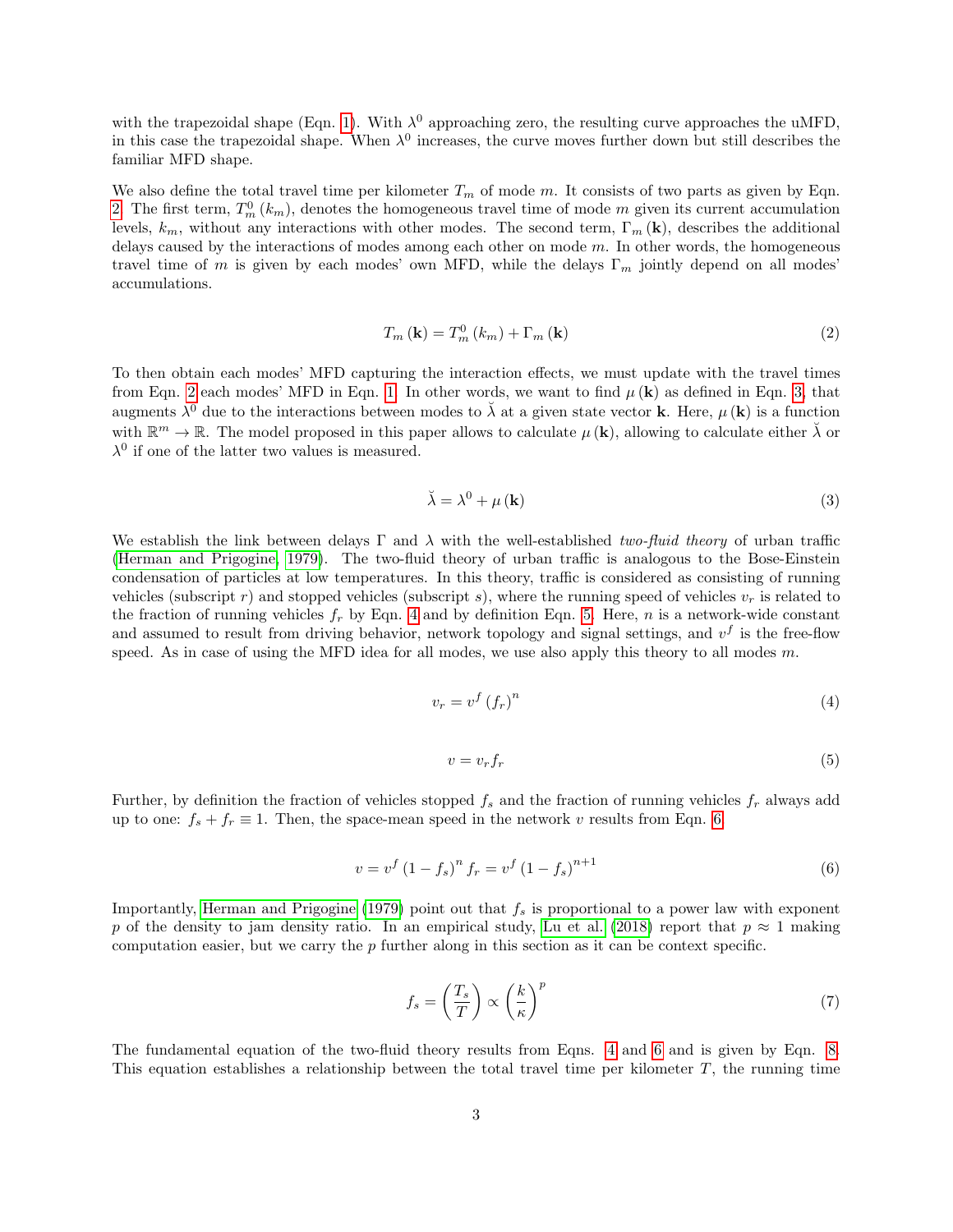<span id="page-4-0"></span>per kilometer  $T_r$ , the free flow speed  $v^f$  as well as the network parameter n. We illustrate the functional behavior of this equation in Figure [1b](#page-2-2) for different values of n. For higher values of n, the fraction of stop time out of the total trip time decreases.

$$
\log T_r = \frac{n}{n+1} \log T + \frac{1}{n+1} \log \left(\frac{1}{v^f}\right) \tag{8}
$$

<span id="page-4-1"></span>With the MFD expressed by Eqn. [1,](#page-2-1) we can algebraically derive formulae for  $T, T_r, T_s$ . The total trip time per kilometer or pace,  $T$ , is simply obtained by the inverse of the space-mean speed in the MFD as shown by Eqn. [9.](#page-4-1)

$$
T(k) = \frac{k}{-\lambda^0 \ln\left(\exp\left(-\frac{v^f k}{\lambda^0}\right) + \exp\left(-\frac{Q}{\lambda^0}\right) + \exp\left(-\frac{(\kappa - k)w}{\lambda^0}\right)\right)}
$$
(9)

Then, we obtain the running time per kilometer,  $T_r$ , by using Eqns. [5,](#page-3-3) [7](#page-3-5) and  $T(k)$  from Eqn. [9.](#page-4-1)

$$
T_r(k) = \left(1 - \left(\frac{k}{\kappa}\right)^p\right)T(k)
$$
\n(10)

<span id="page-4-2"></span>Last, we obtain the stopping time per kilometer,  $T_s$ , by subtracting the running time from the total trip time as given by Eqn. [11.](#page-4-2)

$$
T_s(k) = T(k) - T_r(k)
$$
\n
$$
(11)
$$

<span id="page-4-3"></span>In their empirical work, [Herman and Prigogine \(1979\)](#page-6-6), [Ardekani and Herman \(1985\)](#page-6-11) and [Ardekani et al.](#page-6-12) [\(1992\)](#page-6-12) estimate n econometrically from measurements of  $T_r$  and T. As we obtained formulae for T and  $T_r$ , we can derive n analytically. Thus, after some algebra, we can solve Eqn. [8](#page-4-0) for  $n$ , resulting in Eqn. [12.](#page-4-3)

$$
n = \frac{\log (v^f)^{-1} - \log T_r}{\log T_r - \log T} \tag{12}
$$

<span id="page-4-4"></span>In the following, we introduce the following notation. We define  $\lambda^0$ ,  $n^0$ ,  $T^0$ ,  $T_r^0$  and  $T_s^0$  with superscript 0 to denote the case of a homogeneous and steady-state car traffic stream without any disturbances. Let us then consider that the interactions with other transport modes create additional delays Γ. We assume that these delays either affect only the stopping time with  $\Gamma_s(\mathbf{k})$  or the running time  $\Gamma_r(\mathbf{k})$ . We discuss these functions in detail later in this section. Here,  $\Gamma$  is a scalar function with  $\mathbb{R}^m \to \mathbb{R}$ . Accordingly, the two-fluid travel time variables can be rewritten for the case with additional delays with Eqns. [13-](#page-4-4)[15.](#page-4-5)

$$
T_r(\mathbf{k}) = T_r^0(k) + \Gamma_r(\mathbf{k})
$$
\n(13)

$$
T_s(\mathbf{k}) = T_s^0(k) + \Gamma_s(\mathbf{k})
$$
\n(14)

<span id="page-4-5"></span>
$$
T(\mathbf{k}) = T_r^0(k) + \Gamma_r(\mathbf{k}) + T_s^0(k) + \Gamma_s(\mathbf{k})
$$
\n(15)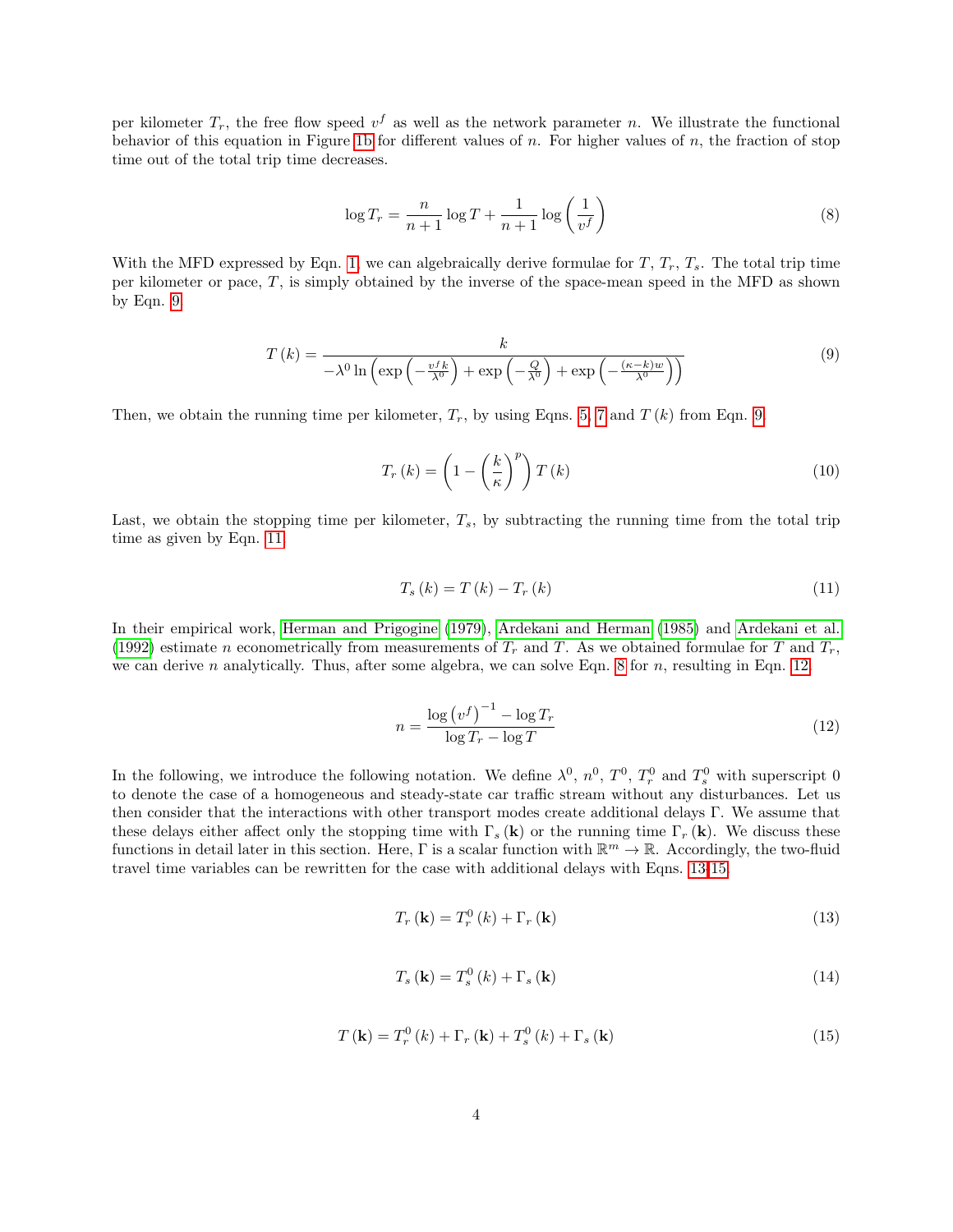<span id="page-5-1"></span>With the additional delays on travel times quantified, we can use Eqn. [12](#page-4-3) to calculate  $\check{n}$  of the system that describes the network performance in the presence of interactions across modes according to Eqn. [16.](#page-5-1)

$$
\breve{n}(\mathbf{k}) = \frac{\log (v^f)^{-1} - \log (T_r^0(k) + \Gamma_r(\mathbf{k}))}{\log (T_r^0(k) + \Gamma_r(\mathbf{k})) - \log (T_r^0(k) + \Gamma_r(\mathbf{k}) + T_s^0(k) + \Gamma_s(\mathbf{k}))}
$$
(16)

<span id="page-5-2"></span>At this stage, with given  $\lambda^0$  and **k** we have calculated  $\tilde{n}$ . However, recall that we are interested in the effects on  $\lambda$  from Eqn. [3,](#page-3-1) and ultimately in the MFD capacity of each mode. For this, we equate in Eqn. [17](#page-5-2) the space-mean speed of the  $\lambda$  trapezoidal function from Eqn. [1](#page-2-1) and the speed of the two-fluid theory from Eqn. [6.](#page-3-4) Note that the information of **k** is now carried along with  $\check{n}$  and that the right-hand side of Eqn. [17](#page-5-2) is similar to the inverse of Eqn. [9,](#page-4-1) but where  $\lambda^0$  is replaced by  $\check{n}$  to calculate the interaction effects.

$$
v^f \left(1 - \left(\frac{k}{\kappa}\right)^p\right)^{\breve{n}(\mathbf{k})+1} = -\breve{\lambda} \frac{\ln\left(\exp\left(-\frac{v^f k}{\breve{\lambda}}\right) + \exp\left(-\frac{Q}{\breve{\lambda}}\right) + \exp\left(-\frac{(\kappa - k)w}{\breve{\lambda}}\right)\right)}{k} \tag{17}
$$

<span id="page-5-3"></span>Eqn. [17](#page-5-2) can simply then be solved as a root problem in mathematical software when transformed into Eqn. [18.](#page-5-3) The only unknown is  $\lambda$ .

$$
0 = -\ddot{\lambda} \frac{\ln\left(\exp\left(-\frac{v^f k}{\ddot{\lambda}}\right) + \exp\left(-\frac{Q}{\ddot{\lambda}}\right) + \exp\left(-\frac{(\kappa - k)w}{\ddot{\lambda}}\right)\right)}{k} - v^f \left(1 - \left(\frac{k}{\kappa}\right)^p\right)^{\breve{n}(\mathbf{k})+1} \tag{18}
$$

The problem formulated in Eqn. [18](#page-5-3) must be solved for each mode  $m$  separately and because of the high non-linearity of model, we propose to solve Eqn. [18](#page-5-3) for each demand situation separately, i.e. for all possible values of k, instead of assuming constant n or  $\lambda$  values over all densities.

#### <span id="page-5-0"></span>3. Delay functions

In the following, we focus on identifying delay functions, i.e.  $\Gamma(k)$  for an urban corridor with given MFDs for each mode. Here, we consider that the interactions between modes are continuously distributed along the corridor. The methodology presented above is generic and allows to use any formulation of Γ<sub>s</sub> (k) and Γ<sub>r</sub> (k) functions. Here, we use the following notation:  $\Gamma_s^{c\to b}$  describes the additional stopping delays caused by cars on buses. We use the  $\rightarrow$  operator to indicate which mode affects which other mode. Where we do not provide the  $\rightarrow$  operator,  $\Gamma$  corresponds to the total additional delay caused by all other modes. Intuitively, the delay functions are a function of the network topology, i.e. in case all modes run on dedicated infrastructure the interaction delays are zero, while they are non-zero when their infrastructure is (partially) overlapping.

<span id="page-5-4"></span>As aforementioned,  $\Gamma(\mathbf{k})$  has two mechanism: stopping delays  $\Gamma_s(\mathbf{k})$  and running delays  $\Gamma_r(\mathbf{k})$ . We assume additivity of delays within each mechanism as formulated in Eqn. [19](#page-5-4) for the additional stopping delays for cars  $\Gamma_s^a$  (k), i.e. we calculate additional delays pairwise, which sum is then the total additional delay. In other words, this assumes no combined or second order effects, e.g. from bicycles and buses on cars.

$$
\Gamma_s^c(\mathbf{k}) = \Gamma_s^{b \to c}(k_c, k_b) + \Gamma_s^{v \to c}(k_c, k_v)
$$
\n(19)

The full paper then provides the mathematical formulations of the delay functions for each mode.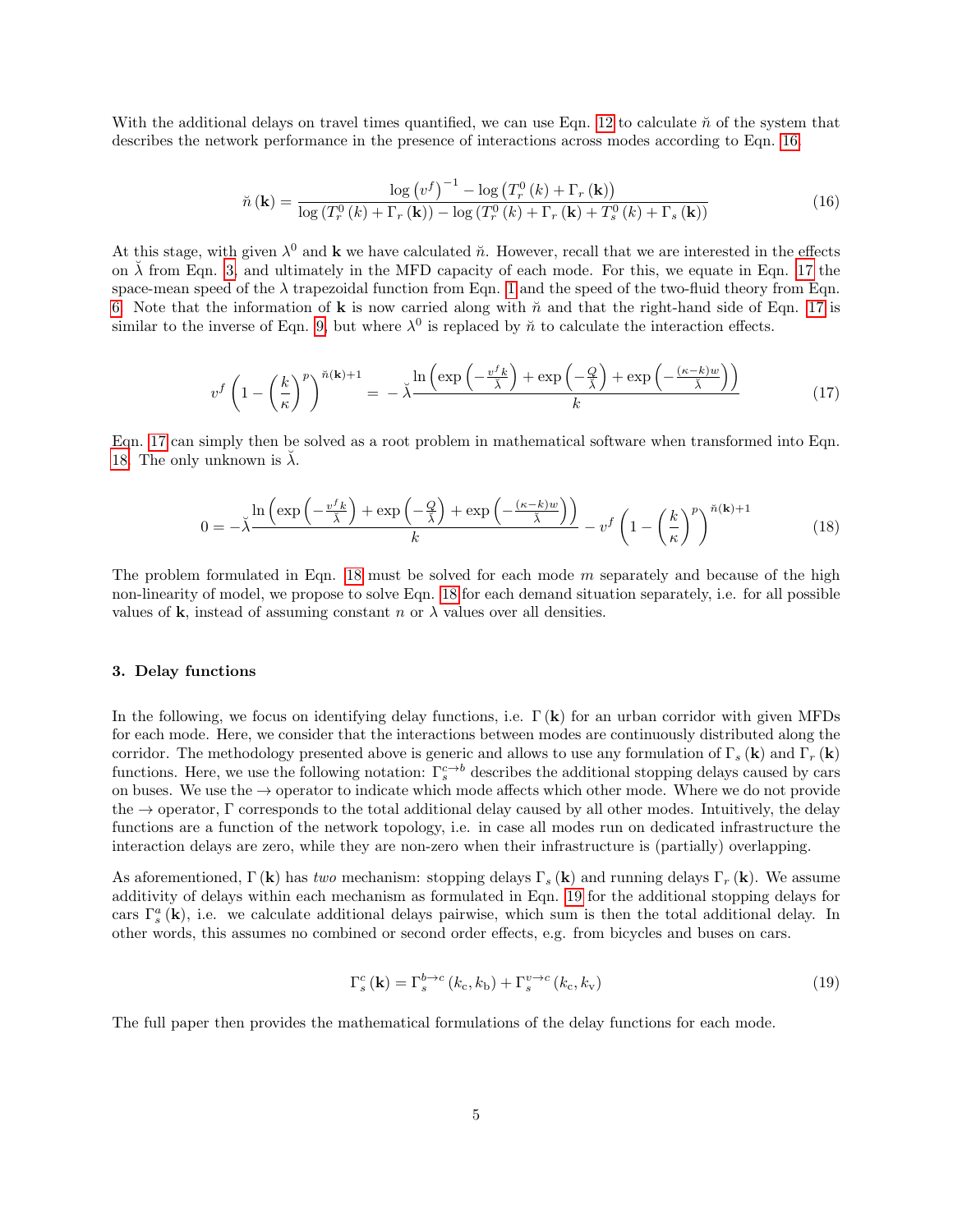#### 4. Conclusions

In this paper, we presented a novel multimodal interaction model for the MFD. The model is generic and flexible to accommodate interactions between all sorts of transportation modes, but in this analysis we restricted ourselves to cars, buses and bicycles. This multimodal interaction model for the MFD is a substantial contribution, not only in modeling urban traffic flow, but also in policy making as it allows to discuss the optimal mode share given demand urban network topology.

#### Acknowledgement

This work was supported by ETH Research Grant ETH-04 15-1.

#### References

- <span id="page-6-5"></span>Ambühl, L., Loder, A., Bliemer, M. C., Menendez, M., Axhausen, K. W., 2018. A functional form for the macroscopic fundamental diagram with a physical meaning. Transportation Research Part B (in press), 12–19.
- <span id="page-6-11"></span>Ardekani, S. A., Herman, R., 1985. A comparison of the quality of traffic service in downtown networks of various cities around the world. Traffic Engineering and Control, 574–581.
- <span id="page-6-12"></span>Ardekani, S. A., Williams, J. C., Bhat, S., 1992. Influence of urban network features on quality of traffic service. Transportation Research Record: Journal of the Transportation Research Board 1358, 6–12.
- <span id="page-6-3"></span>Castrillon, F., Laval, J., 2018. Impact of buses on the macroscopic fundamental diagram of homogeneous arterial corridors. Transportmetrica B: Transport Dynamics 6 (4), 286–301.
- <span id="page-6-0"></span>Daganzo, C. F., 2007. Urban gridlock: Macroscopic modeling and mitigation approaches. Transportation Research Part B: Methodological 41, 49–62.
- <span id="page-6-10"></span>Daganzo, C. F., Gayah, V. V., Gonzales, E. J., 2011. Macroscopic relations of urban traffic variables: Bifurcations, multivaluedness and instability. Transportation Research Part B: Methodological 45 (1), 278–288.
- <span id="page-6-1"></span>Daganzo, C. F., Geroliminis, N., 2008. An analytical approximation for the macroscopic fundamental diagram of urban traffic. Transportation Research Part B: Methodological 42, 771–781.
- <span id="page-6-4"></span>Daganzo, C. F., Knoop, V. L., 2016. Traffic flow on pedestrianized streets. Transportation Research Part B: Methodological 86, 211–222.
- <span id="page-6-7"></span>Daganzo, C. F., Lehe, L. J., Argote-Cabanero, J., 2017. Adaptive offsets for signalized streets. Transportation Research Part B: Methodological, 1–9.
- <span id="page-6-9"></span>Gayah, V. V., Daganzo, C. F., 2011. Clockwise hysteresis loops in the macroscopic fundamental diagram: An effect of network instability. Transportation Research Part B: Methodological 45, 643–655.
- <span id="page-6-8"></span>Geroliminis, N., Sun, J., 2011. Properties of a well-defined macroscopic fundamental diagram for urban traffic. Transportation Research Part B: Methodological 45 (3), 605–617.
- <span id="page-6-2"></span>Geroliminis, N., Zheng, N., Ampountolas, K., 2014. A three-dimensional macroscopic fundamental diagram for mixed bi-modal urban networks. Transportation Research Part C: Emerging Technologies 42, 168–181.
- <span id="page-6-6"></span>Herman, R., Prigogine, I., 1979. A two-fluid approach to town traffic. Science 204, 148–151.